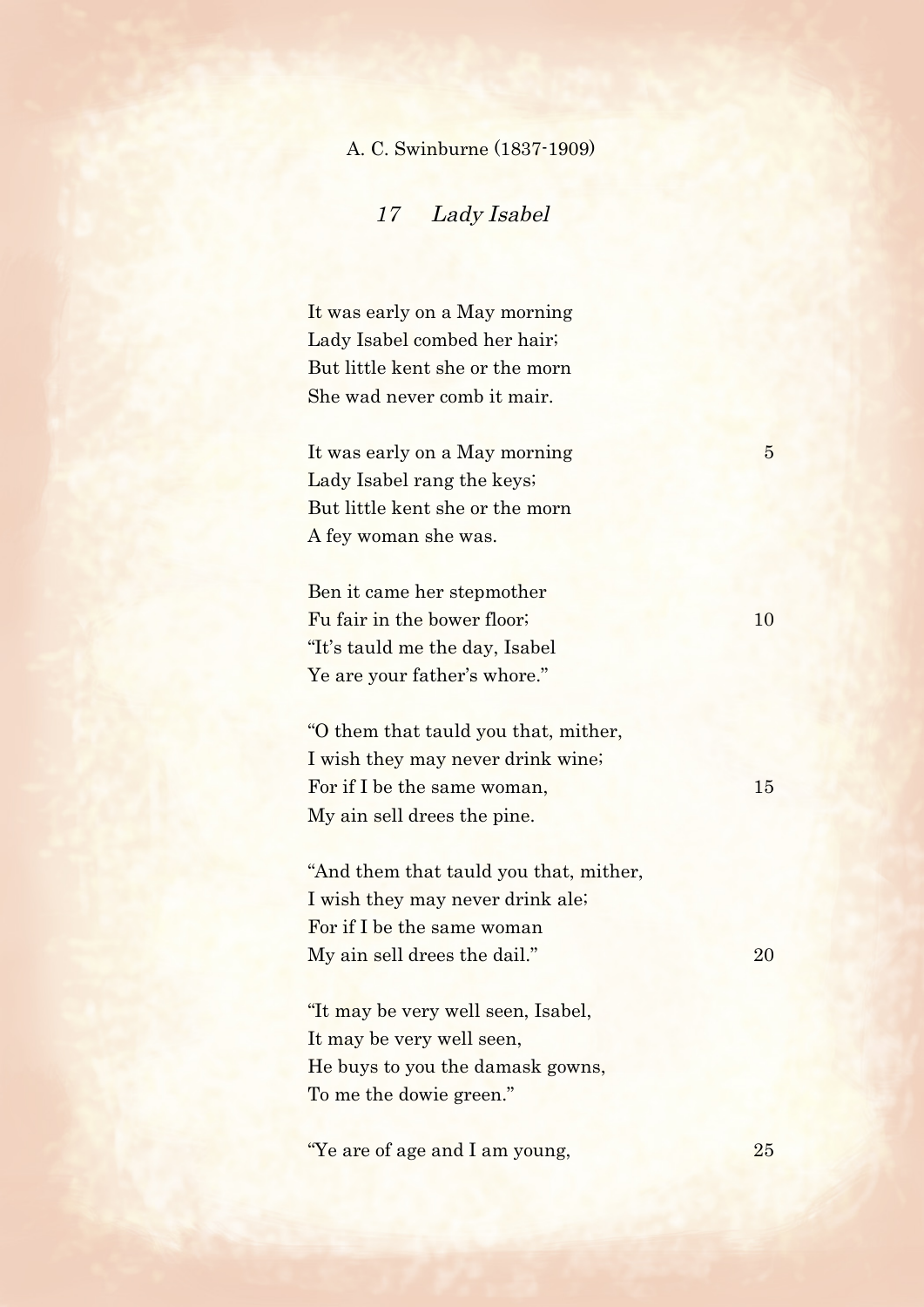And young amo' my flowers; The fairer that my claithing be, The mair honour is yours.

"I have a love ayont the sea And far ayont the faem; 30 For ilka gown my father buys me, My ain love sends me ten."

"Come here, come here now, Lady Isabel, And drink the wine wi' me; I hae twa jewels in ae coffer 35 And ane o' them I'll gie thee."

"Stay still, stay still, my mither dear, Stay but a little while, Till I gang into Marykirk, It's but a little mile."  $40$ 

When she gaed on to Marykirk And into Mary's quire There she saw her ain mither Sit in a gowden chair.

"O will I leave the lands, mither, 45 Or will I sail the sea, Or will I drink this dowie drink This woman's brewed for me?"

"Ye winna leave the lands, daughter, Nor will ye sail the sea, 50 But ye will drink this dowie drink This woman's brewed for thee.

"Your bed is made in a better place Than ever hers will stand; For she shall sleep in hell's water 55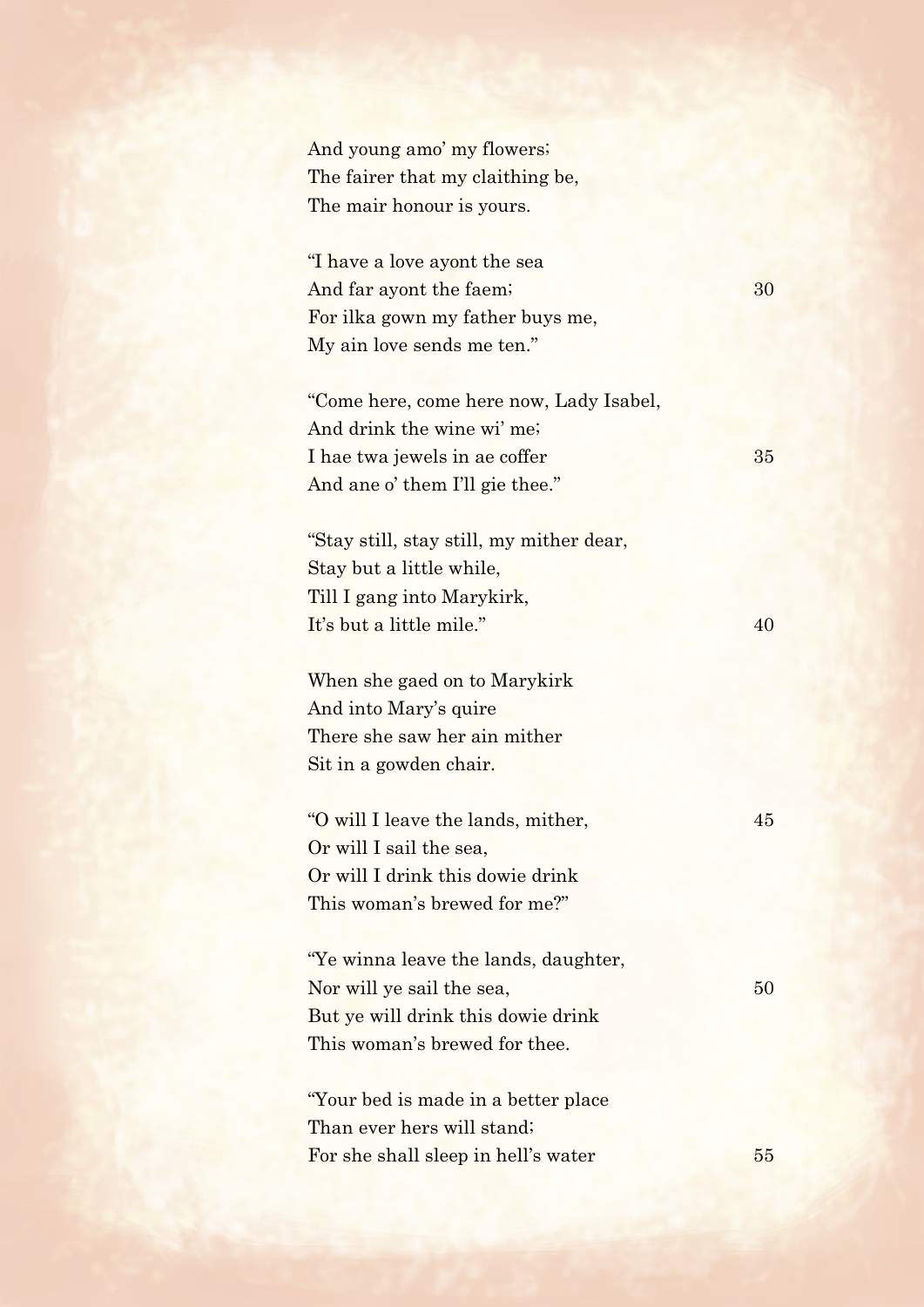| And ye in Heaven's land;<br>Between the gold and the gilly flower<br>That lie down at God's right hand.                                      |    |
|----------------------------------------------------------------------------------------------------------------------------------------------|----|
| "Your bed is made in a better place"<br>Than ever hers will be;<br>And ere ye're cauld into your room<br>Ye will be there wi' me.            | 60 |
| "Come in, come in now, Lady Isabel,<br>And drink the wine wi' me;<br>I hae twa bonnie girdles in ae kist,<br>And ane o' them I'll gie thee." | 65 |
| "Stay still, stay still, my mither dear,<br>Stay still a little wee,<br>Till I gang to yon garden green<br>My Maries a' to see."             | 70 |
| To some she gae the brooch, the brooch,<br>To some she gae the ring.<br>But wae betide her stepmother,<br>To her she gae nae thing.          |    |
| "Come in, come in now, Lady Isabel,<br>And drink the wine wi' me;<br>I hae twa bonny birds in ae cage<br>And ane o' them I'll gie thee."     | 75 |
| Slowly cam she by the bower<br>And slowly cam she in.<br>She could fu' weel of courtesie,<br>$Says$ — "Begin, mither, begin."                | 80 |
| She put it till her cheek, her cheek,<br>Sae did she till her chin;<br>Sae did she till her fause fause lips,                                | 85 |